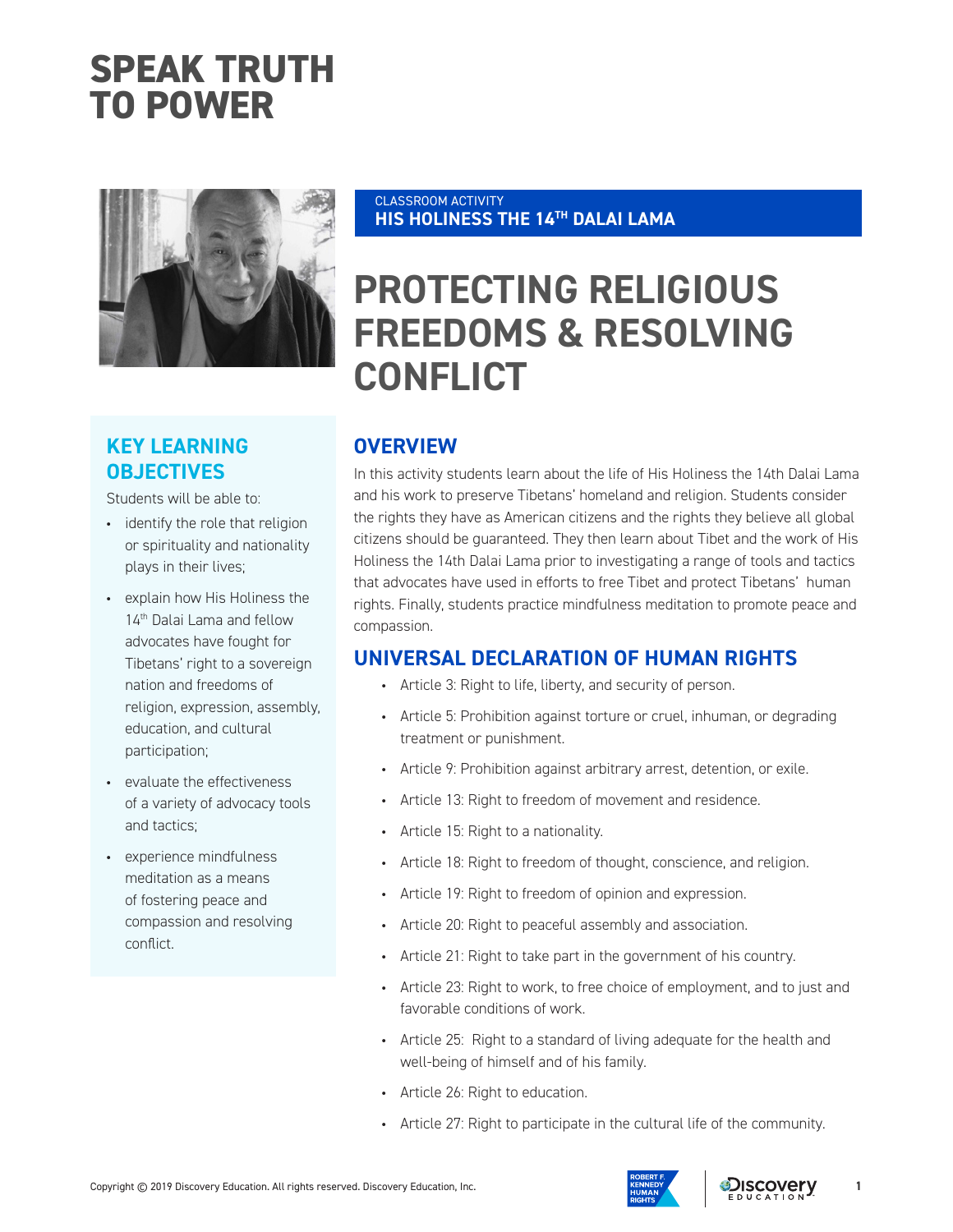## **TARGET AUDIENCE**

Religion, Social Studies, Language Arts, Grades 9–12

## **ACTIVITY DURATION**

Two 45- to 60-minute class periods

## **ENDURING UNDERSTANDINGS**

- All humans have basic rights that are universal and transcend the rights granted by the nations in which they live. Among these are the right to a nationality and the right to freedom of thought, conscience, and religion.
- We have a collective responsibility to protect and defend the human rights of people everywhere.
- Meditation can be used to combat hatred and foster compassion.

## **ESSENTIAL QUESTIONS**

- Why must individuals' right to a nationality and freedom of religion be protected?
- What role can religious and government leaders play in protecting human rights?
- How can meditation play a role in fostering compassion and defending human rights?

## **MATERIALS**

- *List of Human Rights from the Universal Declaration of Human Rights handout* (one per student)
- Is Tibet Free? An Introduction to Tibet video
- *Advocacy Tools and Tactics* handout (one per student)
- Access to the biography of His Holiness the 14th Dalai Lama available on the Interactive Map
- Internet and computer access
- *Guided Meditation Instructions* handout

## **BACKGROUND INFORMATION/LINKS**

### **The Universal Declaration of Human Rights**

The Universal Declaration of Human Rights (UDHR) was created in the aftermath of World War II in an effort to ensure that the atrocities committed by Nazi Germany would not be repeated. Representatives from all regions of the world, who symbolized a variety of legal traditions and cultural backgrounds, came together to codify a list of human rights to which all people around the globe should be entitled. The drafting committee, known as the UN Commission on Human Rights, was chaired by Eleanor Roosevelt, widow of American President Franklin D. Roosevelt and a long-time advocate on behalf of minorities, refugees, women, and the working class. The final document, containing 30 articles, was recognized as a common standard by the United Nations General Assembly on December 10, 1948. Since that date, the document has been translated into over 500 languages.



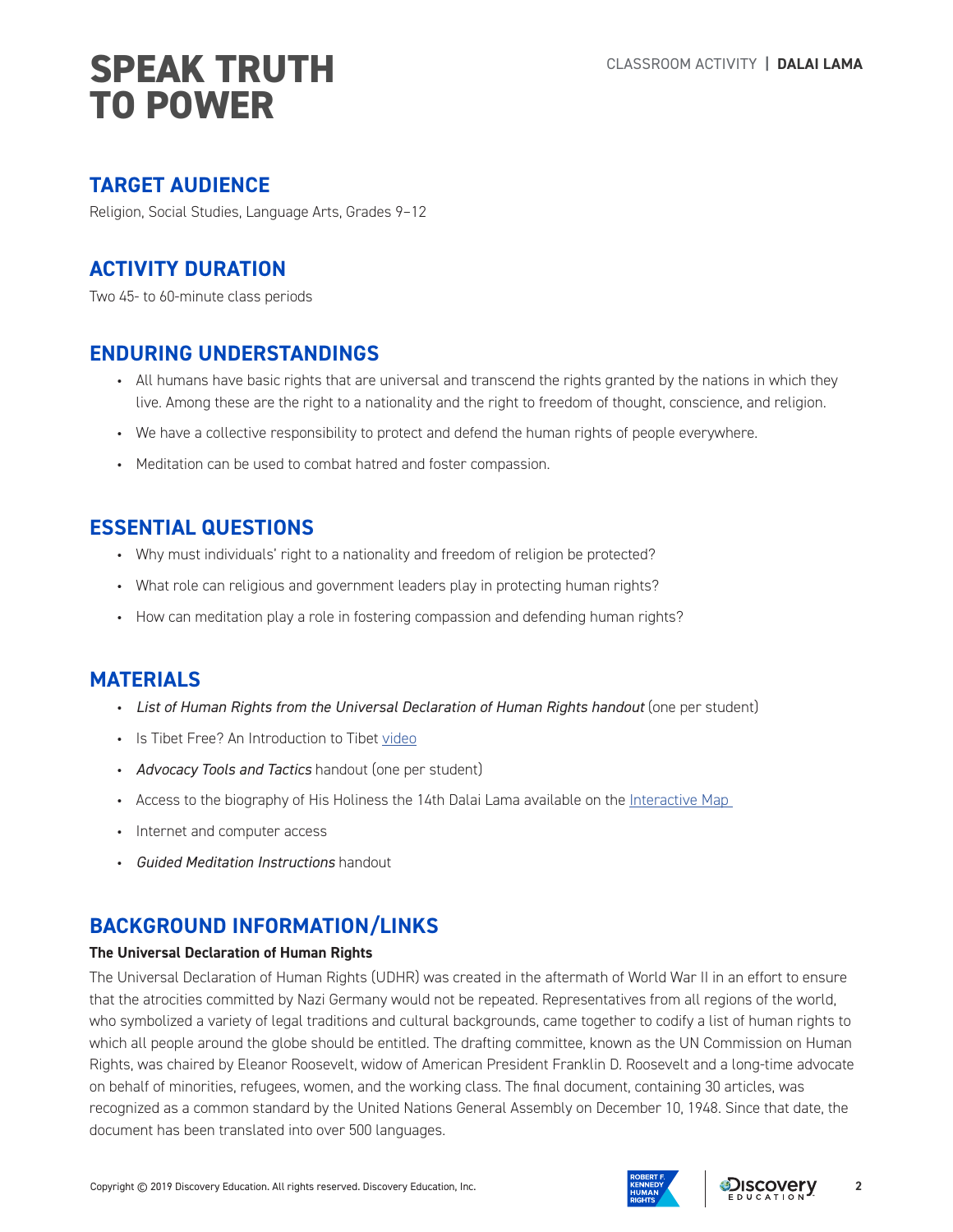The Commission's work did not end with the approval of the declaration. The treaty still needed to be ratified by nations, with the expectation that every nation that signed on "would then be obligated to change its laws wherever they did not conform to the points contained in the covenant." The Commission was optimistic that this work could be completed within a few years. However, the challenge was far greater than they realized. Today, advocates continue to fight to secure the human rights of citizens around the globe.

### **Tibet**

Tibet is an ancient nation with a recorded history dating back to 127 B.C.E. For the most part, Tibet coexisted peacefully in China until 1949–1950 when the armed forces of the newly established People's Republic of China invaded Tibet's eastern provinces. China had its eyes on Tibet's rich natural resources as well as its strategically significant border with India. In 1951, after world governments, including the U.S., refused to recognize Tibet's sovereignty, the Tibetan government—led by His Holiness the 14th Dalai Lama—was forced to recognize China's rule in exchange for promises to protect Tibetan Buddhism and Tibet's political system.

After China failed to keep its promises, Tibetan resistance grew until it reached a peak on March 10, 1959, which is now known as National Uprising Day. Hundreds of thousands of Tibetans surrounded the Potala Palace in Lhasa to protect His Holiness the 14<sup>th</sup> Dalai Lama, who they feared would be kidnapped or assassinated. Chinese forces brutally suppressed the uprising, and His Holiness the 14<sup>th</sup> Dalai Lama and tens of thousands of Tibetans were forced to flee in exile.

Today, Tibet remains under Chinese rule. The land has been divided and incorporated into Chinese provinces and Tibet's natural resources are being exploited to enrich China and provide political leverage with its neighbors. China claims that Tibetans are happy and prosperous, but it won't allow foreign journalists or government representatives to observe the situation.

Human rights groups claim that Tibet is one of the worst places in the world in terms of denial of freedom. Tibetans have been imprisoned and tortured for peaceful protest or practicing Tibetan Buddhism; many Tibetans are imprisoned on unspecified charges. They are under constant surveillance, and their travel is restricted. The Tibetan language is suppressed, and the flag and national anthem have been banned. According to Senator Robert Menendez, Chair of the Senate Committee on Foreign Relations in 2012, "Tibet today is one of the most repressed and closed societies in the world."

## **SOURCES:**

- United Nations: Universal Declaration of Human Rights: History of the Document
- Human Rights in Tibet

This activity is sequenced in four phases (with an optional Extend activity): Ask, Analyze, Apply, and Act

- Ask: The students consider the rights that are covered by the U.S. Constitution and what rights they think should be guaranteed to all global citizens. (Day 1: 20 minutes)
- Analyze: The students will utilize secondary sources and collect evidence to analyze the situation in Tibet and His Holiness the 14th Dalai Lama's efforts to defend the rights of Tibetans (Day 1: 25–40 minutes)
- Apply: The students will research and evaluate the impact of a range of tools and tactics that have been employed by advocates defending Tibetans' human rights (Day 2: 30 minutes)
- Act: The students utilize one tool—mindfulness meditation—to promote peace and compassion and reduce conflict. (Day 2: 15–30 minutes)



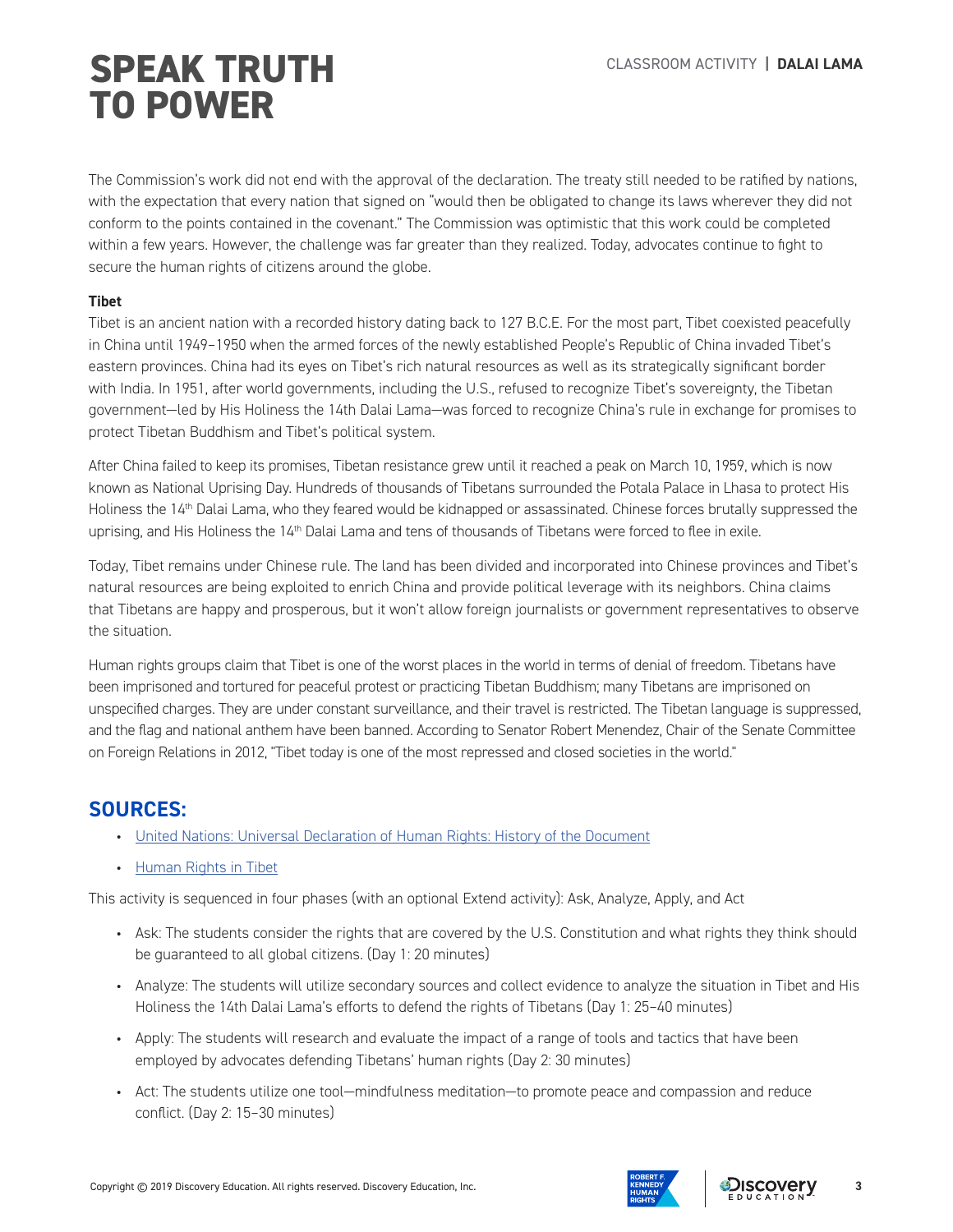## **PROCEDURE**

## **Ask**

- 1. Before class, write the following question on the board: "What rights are protected under the U.S. Bill of Rights?"
- 2. At the beginning of class, call on a student volunteer to explain what the Bill of Rights is (the first 10 amendments to the U.S. Constitution). Then ask students how many of the rights they can name. List student answers on the board or a piece of chart paper. Only list the responses students can come up with on their own, which may include all or some of the following:
	- Freedom of religion
	- Freedom of speech
	- Freedom of the press
	- Freedom of assembly
	- Right to petition the government for a redress of grievances
	- Right to bear arms
	- Prohibition against having to house troops
	- Prohibition against unlawful search and seizure
	- Right to refuse to testify against oneself
	- Right to a speedy trial
	- Right to a trial by jury
	- Prohibition against excessive bail, excessive fines, and cruel and unusual punishment
- 3. Explain that the Bill of Rights only pertains to U.S. citizens. Ask students to pair up and brainstorm a list of additional rights they believe should be guaranteed to all U.S. and global citizens.
- 4. After students have finished discussing in pairs, call on volunteers and ask them to explain their reasoning prior to adding their ideas to the list on the board or chart paper.
- 5. Explain that global citizens' rights are protected under a document known as the Universal Declaration of Human Rights (UDHR).

### **Analyze**

- 6. Distribute the *List of Human Rights from the Universal Declaration of Human Rights* handout. Ask students to compare it to the list on the board. What's the same? What's different? Why do students believe these protections are necessary? Provide a brief history of the creation of the UDHR with information from the Background Information/Links section.
- 7. Ask students if they know where Tibet is and what's happening there. Explain that they are going to watch a video about Tibet, where many human rights violations are actively taking place. Promote active viewing by having students take notes on their handouts about human rights violations noted in the video.
- 8. Play the video from the beginning, stopping at 5:24 (before the Tibetan Resistance section starts). Then call on student volunteers to identify all of the Articles from the UDHR that were touched upon in the video.



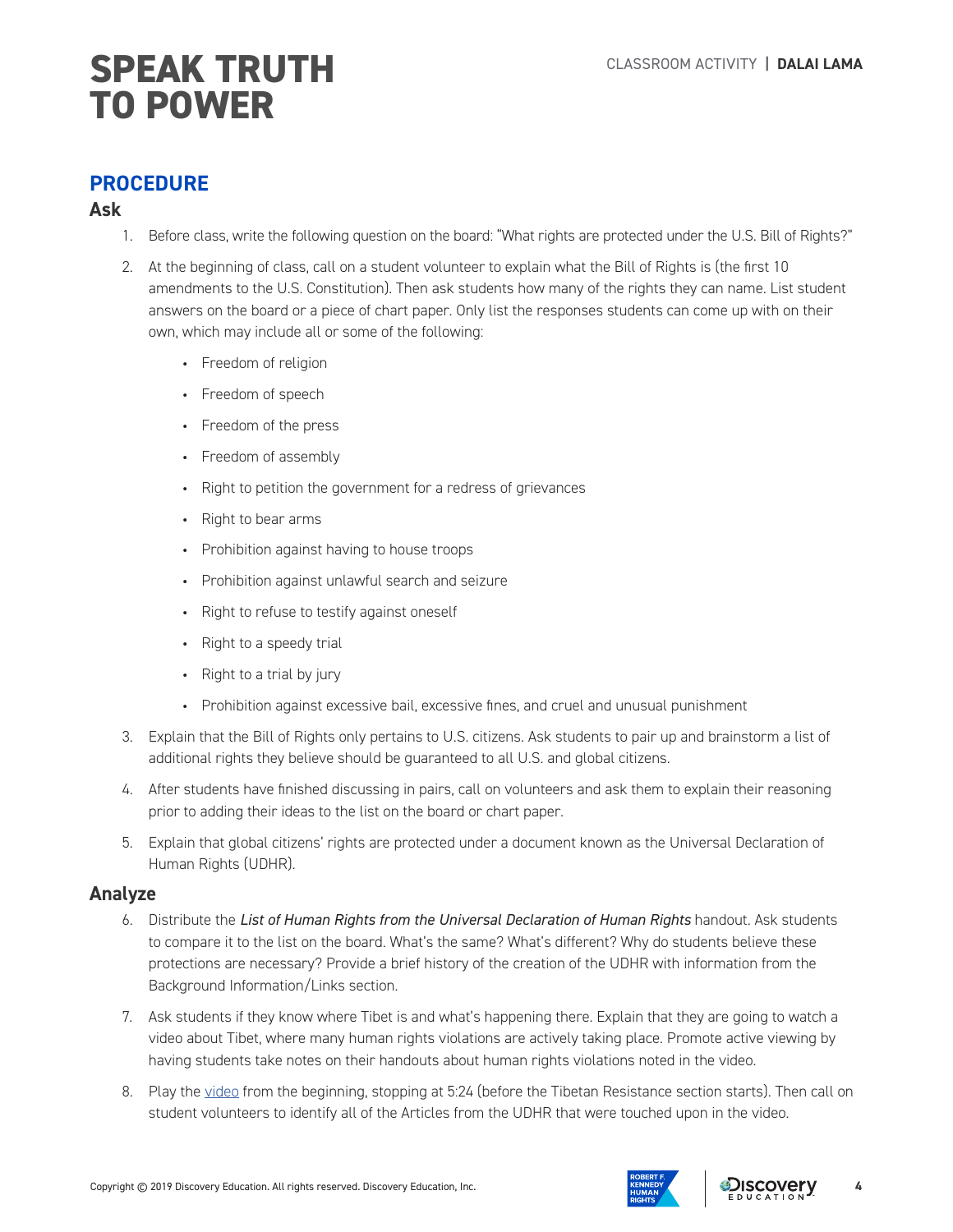- 9. Explain that His Holiness the 14<sup>th</sup> Dalai Lama, the political and spiritual leader of Tibet who is living in exile in India, has spent most of his life working to defend the human rights of the Tibetan people. Explain that students will read a biography of His Holiness the 14<sup>th</sup> Dalai Lama to learn about his life and work.
- 10. Provide time for students to review the biography of His Holiness the 14th Dalai Lama available on the Interactive Map. If time allows, you may encourage students to learn more at His Holiness the 14th Dalai Lama of Tibet's official website.
- 11. After students have completed their reading and analysis, challenge students to list 25 things they didn't know about Tibet and His Holiness the 14<sup>th</sup> Dalai Lama.
- 12. Ask students whether they believe His Holiness the 14<sup>th</sup> Dalai Lama's efforts have been effective. Students should recognize that while China is still in control of Tibet, His Holiness the 14<sup>th</sup> Dalai Lama has done a great deal to raise international awareness about the plight of the Tibetan people.

### **Apply**

- 13. Explain that His Holiness the 14<sup>th</sup> Dalai Lama is one of many advocates working to defend the rights of Tibetans. Instruct students to research a variety of tools and ongoing tactics used by advocates in efforts to free Tibet and protect Tibetans' human rights.
- 14. Distribute copies of the *Advocacy Tools and Tactics* handout and review the directions.
- 15. Assign each group one of the following sources to read and analyze:
	- Free Tibet: Tibet's Resistance
	- Tibet Relief Fund
	- Students for a Free Tibet
	- Remember when the Beastie Boys played for Tibet? Here's how it happened.
- 16. After students have completed their reading and analysis, invite each group to present their findings to the class.

### **Act**

- 17. Explain that His Holiness the  $14<sup>th</sup>$  Dalai Lama regularly practices and teaches meditation as a tool for fostering peace and compassion and reducing conflict.
- 18. Introduce the guided meditation activity and direct students to sit in a circle on the floor. Distribute the G*uided Meditation Instructions* handout and use them to guide students through a 20-minute meditation.
- 19. At the end of the meditation, go around the circle and have each student share how they feel.

# **EXTEND (OPTIONAL)**

20. Encourage student groups to choose one of the tools and tactics they learned about in the Apply section and take action on behalf of the people of Tibet.



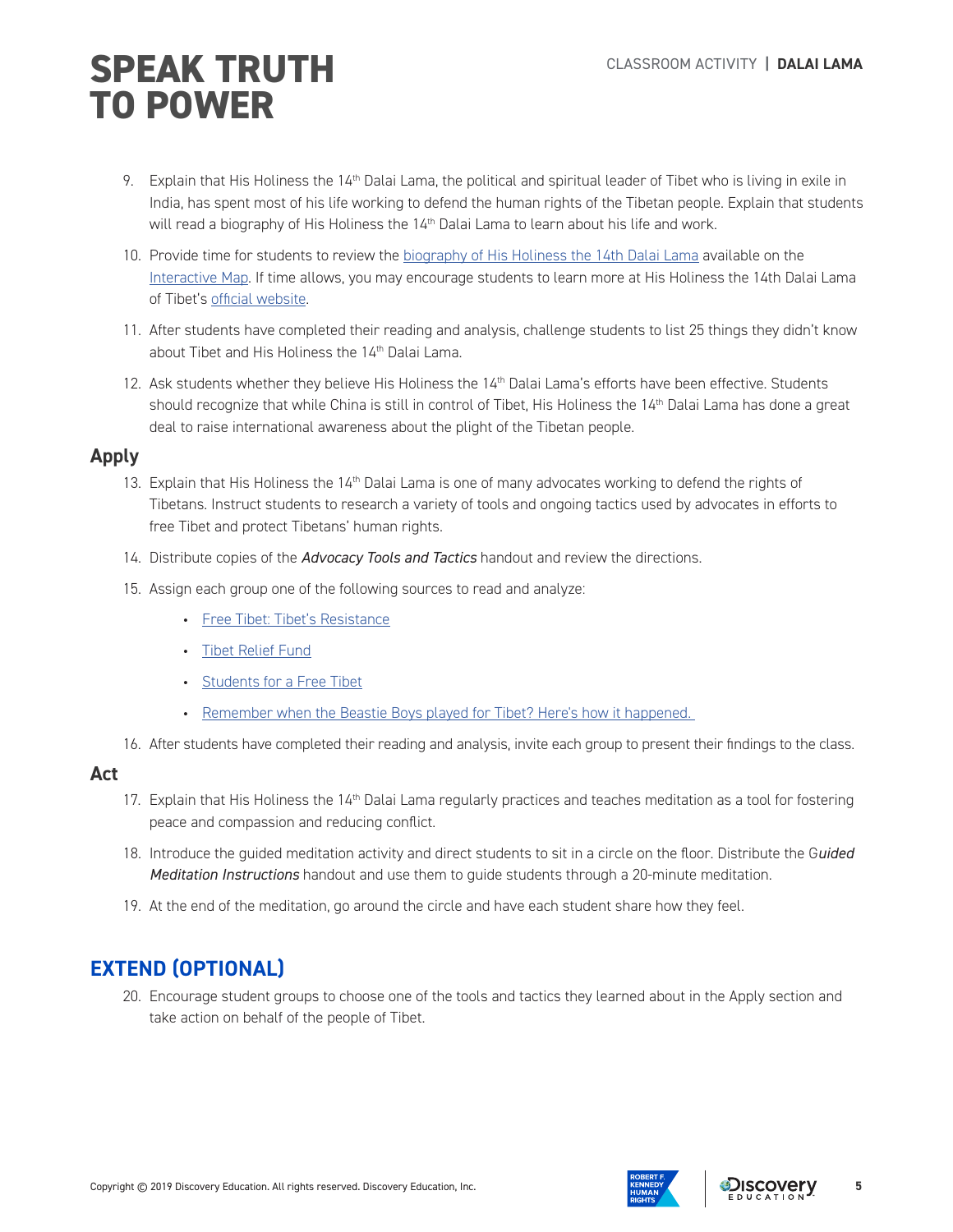## **CONNECTIONS**

| <b>Connect to Student Lives</b>                                                                                                                                                                                   | Connect to Contemporary Events                                                                                                                          | Connect to the Future                                                                                                                |
|-------------------------------------------------------------------------------------------------------------------------------------------------------------------------------------------------------------------|---------------------------------------------------------------------------------------------------------------------------------------------------------|--------------------------------------------------------------------------------------------------------------------------------------|
| Students will identify to the role<br>that religion or spirituality and<br>nationality play in their lives and<br>learn how to use mindfulness to<br>foster a sense of wellbeing and<br>compassion toward others. | Students will learn about human<br>rights violations impacting the<br>Tibetan people as well as current<br>efforts to defend the rights of<br>Tibetans. | Students will discover tools and<br>tactics they can use to defend their<br>own rights and the rights of others<br>around the world. |

## **NATIONAL STANDARDS**

### **College, Career & Civic Life (C3) Framework for Social Studies Standards**

- D1.5.9-12 Determine the kinds of sources that will be helpful in answering compelling and supporting questions, taking into consideration multiple points of view represented in the sources, the types of sources available, and the potential uses of the sources.
- D2.Civ.7.9-12 Apply civic virtues and democratic principles when working with others.
- D2.Civ.10.9-12 Analyze the impact and the appropriate roles of personal interests and perspectives on the application of civic virtues, democratic principles, constitutional rights, and human rights.
- D2.Civ.12.9-12 Analyze how people use and challenge local, state, national, and international laws to address a variety of public issues.
- D2.Civ.14.9-12 Analyze historical, contemporary, and emerging means of changing societies, promoting the common good, and protecting rights.
- D2.Geo.5.9-12 Evaluate how political and economic decisions throughout time have influenced cultural and environmental characteristics of various places and regions.
- D3.1.9-12 Gather relevant information from multiple sources representing a wide range of views while using the origin, authority, structure, context, and corroborative value of the sources to guide the selection.
- D4.6.9-12 Use disciplinary and interdisciplinary lenses to understand the characteristics and causes of local, regional, and global problems; instances of such problems in multiple contexts; and challenges and opportunities faced by those trying to address these problems over time and place.
- D4.7.9-12 Assess options for individual and collective action to address local, regional, and global problems by engaging in self-reflection, strategy identification, and complex causal reasoning.

### **Common Core State Standards for English Language Arts**

- RI.11-12.1 Cite strong and thorough textual evidence to support analysis of what the text says explicitly as well as inferences drawn from the text, including determining where the text leaves matters uncertain
- W.11-12.7 Conduct short as well as more sustained research projects to answer a question (including a selfgenerated question) or solve a problem; narrow or broaden the inquiry when appropriate; synthesize multiple sources on the subject, demonstrating understanding of the subject under investigation.

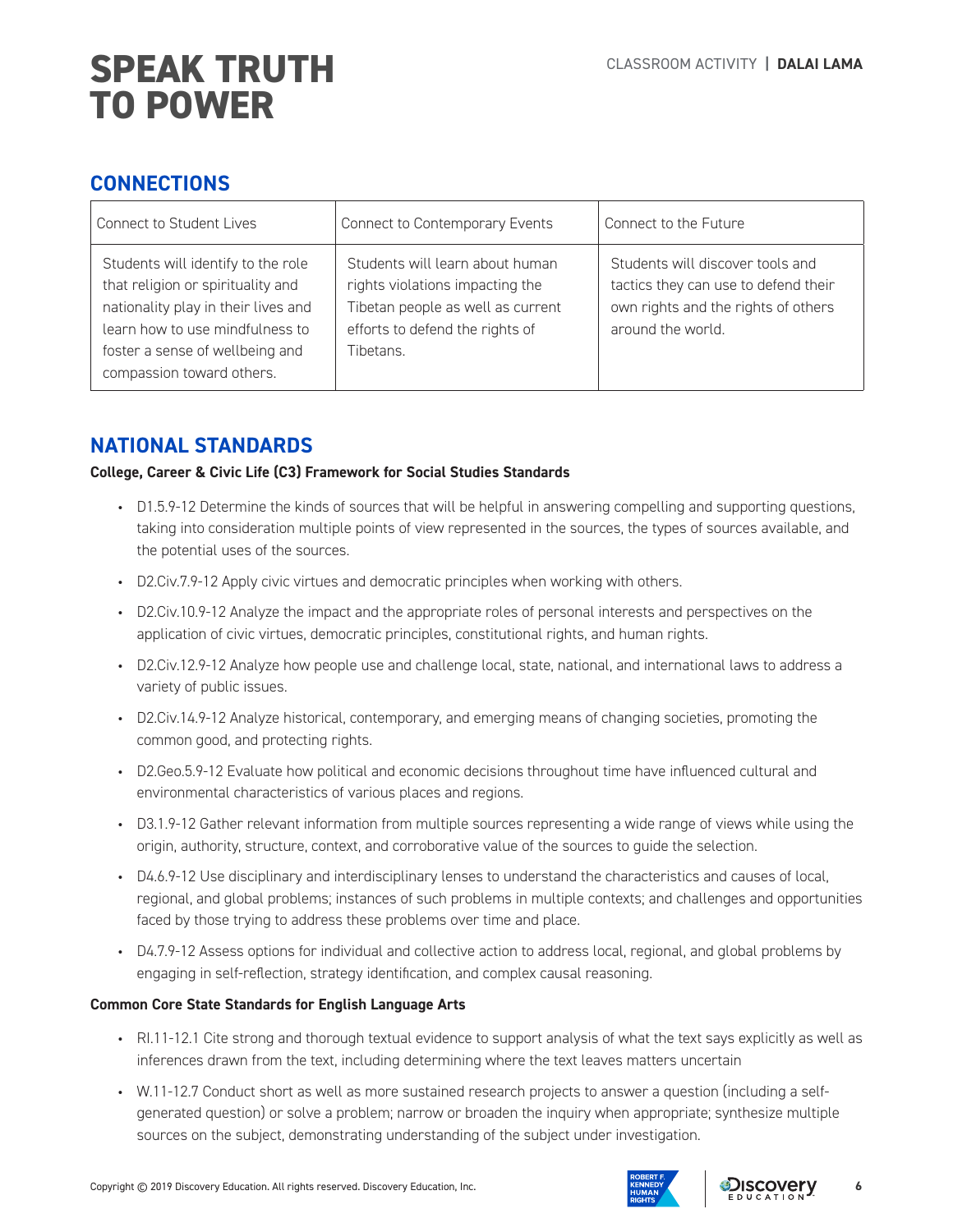# **SPEAK TRUTH** CLASSROOM ACTIVITY | DALAI LAMA **TO POWER**

- W.11-12.9 Draw evidence from literary or informational texts to support analysis, reflection, and research.
- SL.11-12.1 Initiate and participate effectively in a range of collaborative discussions (one-on-one, in groups, and teacher led) with diverse partners on grades 11–12 topics, texts, and issues, building on others' ideas and expressing their own clearly and persuasively.

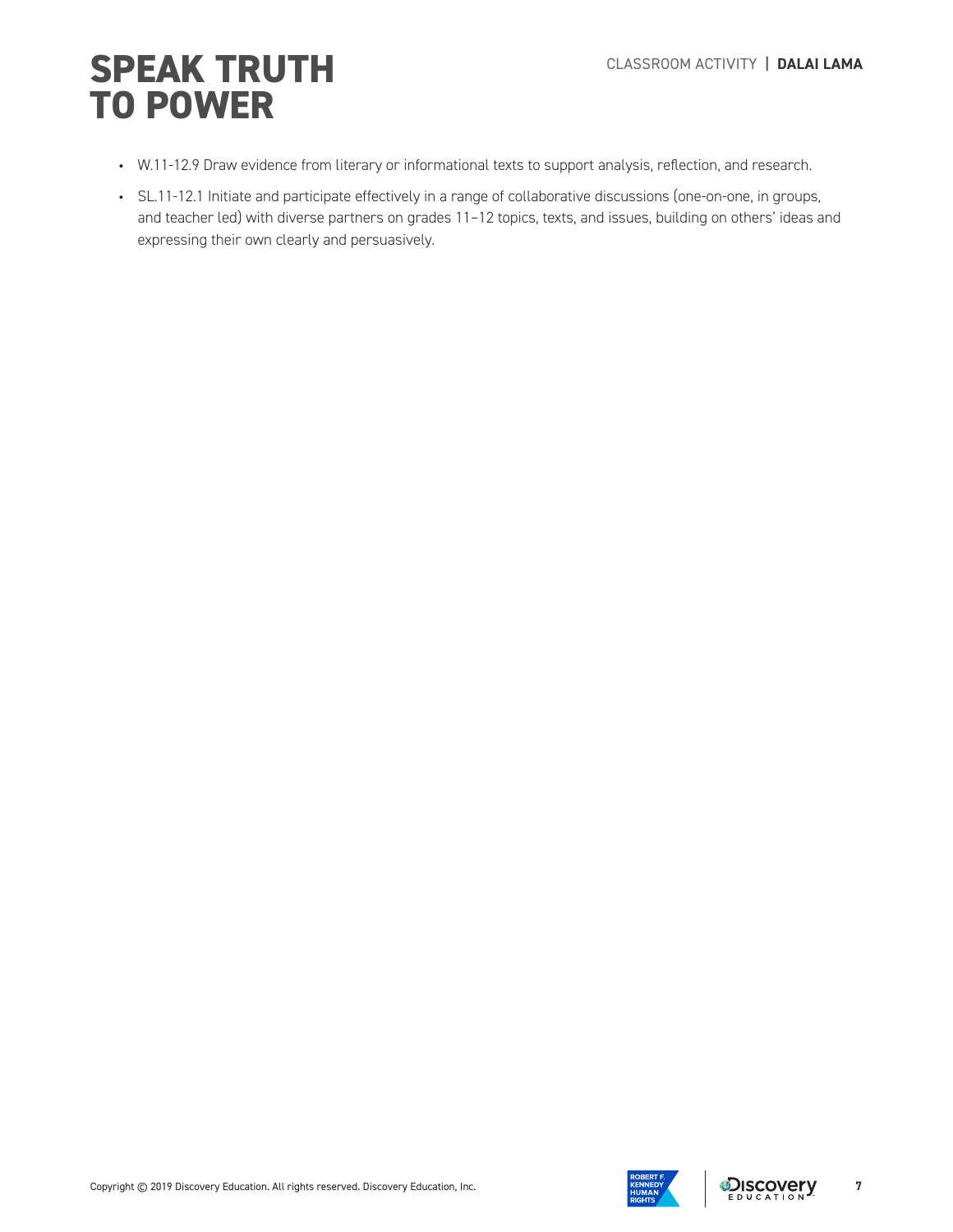## **LIST OF HUMAN RIGHTS FROM THE UNIVERSAL DECLARATION OF HUMAN RIGHTS**

- Article 1: Right to Equality
- Article 2: Freedom from Discrimination
- Article 3: Right to Life, Liberty, and Personal Security
- Article 4: Freedom from Slavery
- Article 5: Freedom from Torture and Degrading Treatment
- Article 6: Right to Recognition as a Person before the Law
- Article 7: Right to Equality before the Law
- Article 8: Right to Remedy by Competent Tribunal
- Article 9: Freedom from Arbitrary Arrest and Exile
- Article 10: Right to Fair Public Hearing
- Article 11: Right to be Considered Innocent until Proven Guilty
- Article 12: Freedom from Interference with Privacy, Family, Home, and Correspondence
- Article 13: Right to Free Movement in and out of the Country
- Article 14: Right to Asylum in other Countries from Persecution
- Article 15: Right to a Nationality and the Freedom to Change It
- Article 16: Right to Marriage and Family
- Article 17: Right to Own Property
- Article 18: Freedom of Belief and Religion
- Article 19: Freedom of Opinion and Information
- Article 20: Right of Peaceful Assembly and Association
- Article 21: Right to Participate in Government and in Free Elections
- Article 22: Right to Social Security
- Article 23: Right to Desirable Work and to Join Trade Unions
- Article 24: Right to Rest and Leisure
- Article 25: Right to Adequate Living Standard
- Article 26: Right to Education
- Article 27: Right to Participate in the Cultural Life of Community
- Article 28: Right to a Social Order that Articulates this Document
- Article 29: Right to fulfill Community Duties Essential to Free and Full Development
- Article 30: Freedom from State or Personal Interference in the above Rights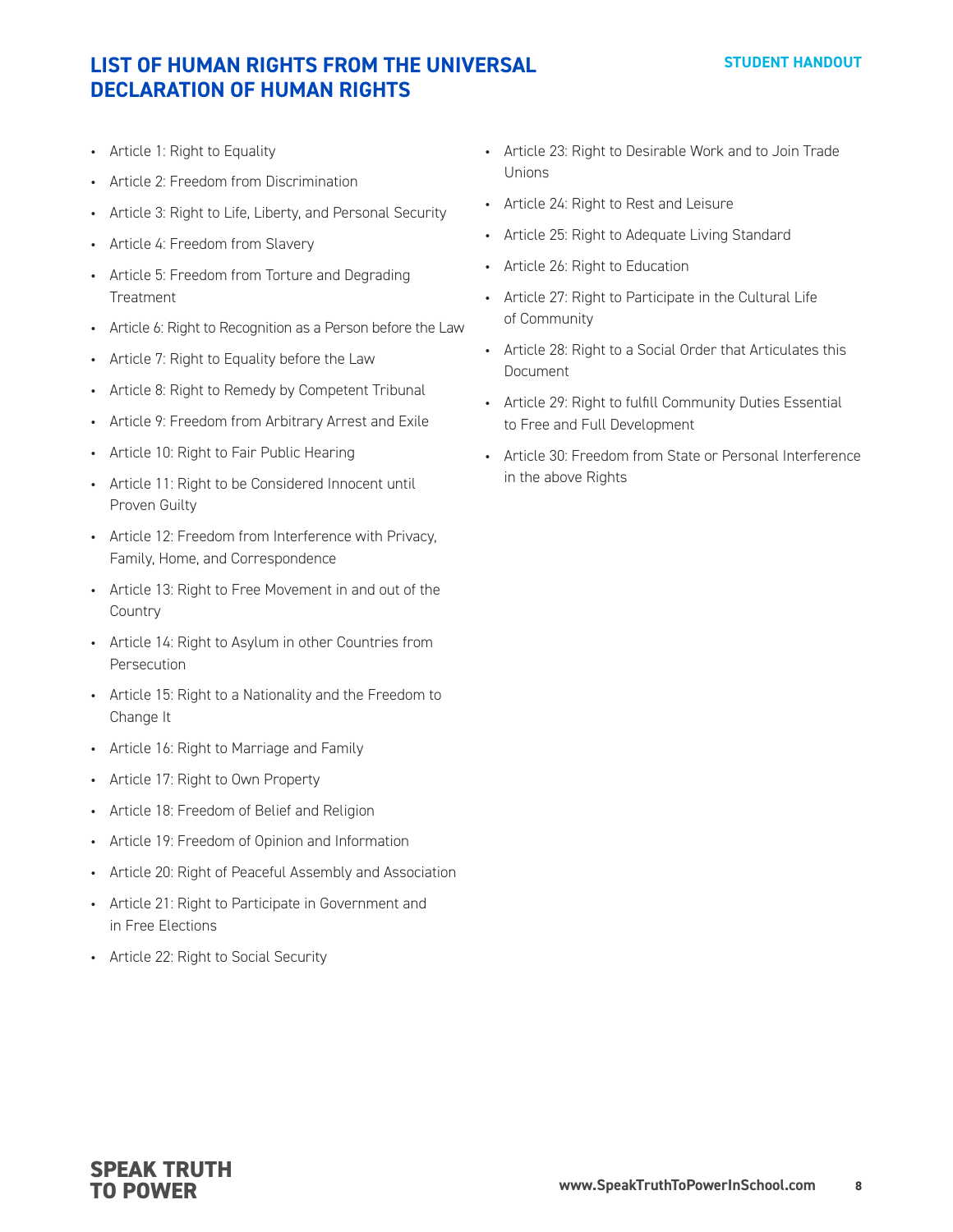## **ADVOCACY TOOLS & TACTICS**

Advocacy Group:

What tools and tactics has the group used to defend the rights of the Tibetan people?

What are some advantages of this approach? What are some disadvantages? Use specific evidence to support your answers.

**Extension:** What can you do to defend the rights of the Tibetan people? Why did you choose this approach?

**SPEAK TRUTH TO POWER**